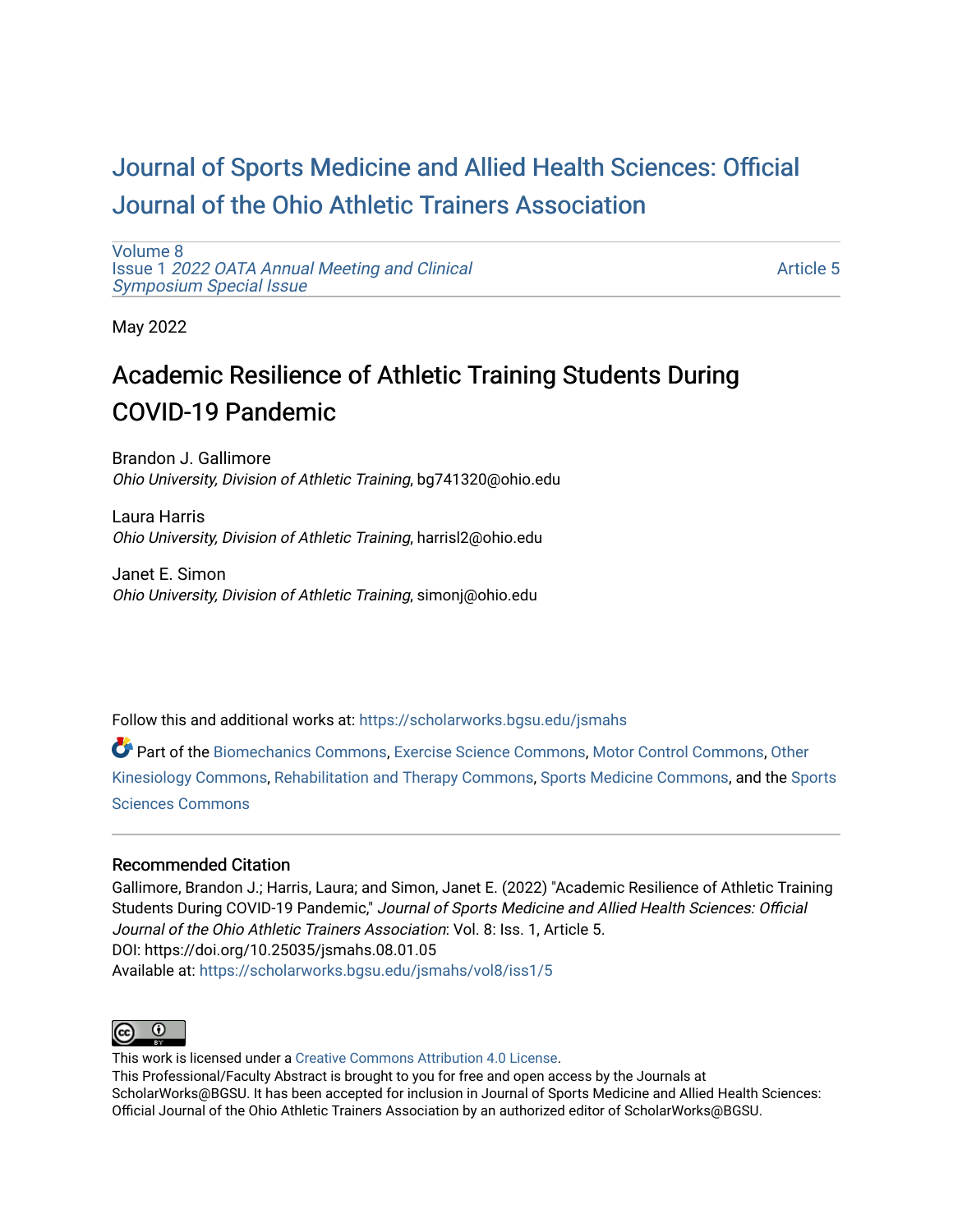### *Academic Resilience of Athletic Training Students During COVID-19 Pandemic*

Brandon J. Gallimore AT, ATC; Laura L. Harris PhD, AT; Janet E. Simon PhD, ATC Ohio University, College of Health Sciences and Professions, Division of Athletic Training;

#### *OBJECTIVE*

 $(1)$  To describe resilience in athletic training students enrolled in professional coursework during the spring  $2020$  semester, and  $(2)$  to determine the association between resilience and academic performance during the spring 2020 semester.

#### *DESIGN.and.SETTING*

A retrospective cohort study using a questionnaire that was distributed using the National Athletic Trainers' Association (NATA) Research Survey Service.

### *PARTICIPANTS*

A random sample of 1000 NATA members who (1) were enrolled in a CAATE accredited professional athletic training program in spring semester  $2020$ , and  $(2)$  were NATA members at the time of survey completion. 83 participants (69 females, 14 males) completed the survey for a response rate of  $8.3\%$ . The mean age was  $23.6 \pm 3.9$  years.

### *INTERVENTION*

Using Qualtrics, participants completed the Academic Resilience Scale (ARS-30). The ARS presents a first person "vignette" to put the participant in the mindset of a student experiencing academic adversity in the university setting; this is followed by 30 questions, which address the student's response to adversity using a 5-point Likert scale (ie., 1=strongly disagree; 5=strongly agree) with scores ranging from 30 to 150. The ARS has been previously validated and has high internal consistency  $(\alpha = .90)$  for its three factors: perseverance, reflecting and adaptive help seeking, and negative affect and emotional response. The participants also

self-reported their grades, with items assessing  $(1)$  current cumulative GPA,  $(2)$ cumulative GPA at the end of Fall 2019 semester,  $(3)$  Spring 2020 term GPA, and  $(4)$ Fall 2020 semester GPA. Lastly, there was a demographics section, which assessed respondent's age, sex, class rank, degree, and anticipated graduation date.

#### *MAIN.OUTCOME.MEASURES*

Descriptive statistics for GPA were calculated for Fall 2019, Spring 2020, cumulative Fall 2019, cumulative Spring 2020 (ie., current), change in cumulative GPA, and ARS-30 total score. The primary analysis was a Pearson correlation between change in cumulative GPA and ARS-30 total score. A secondary analysis was conducted to evaluate change in cumulative Fall 2019 and Spring 2020 GPA with a paired t-test. Cohen's d effect size was calculated for the paired t-test. Alpha level was set at  $0.05$ .

#### *RESULTS*

Average term GPA for Fall 2019 and Spring 2020 semesters were  $3.61 \pm 0.34$  and  $3.68 \pm 1.5$ 0.32, respectively. As for cumulative GPA, the average after the Fall 2019 semester was 3.60  $\pm$  0.32, and the average after the Spring 2020 semester was  $3.63 \pm 0.28$ . Average ARS-30 total score was calculated to be  $111.43 \pm$ 16.15, which is considered moderate resilience. The Pearson's correlation to determine the relationship between change in cumulative GPA (Spring 2020 cumulative -Fall 2019 cumulative) and ARS-30 total score resulted in a small, negative, non-significant correlation of  $r = -.02$  ( $-0.23$ ,  $0.21$ ) with a pvalue of  $p=0.90$ .